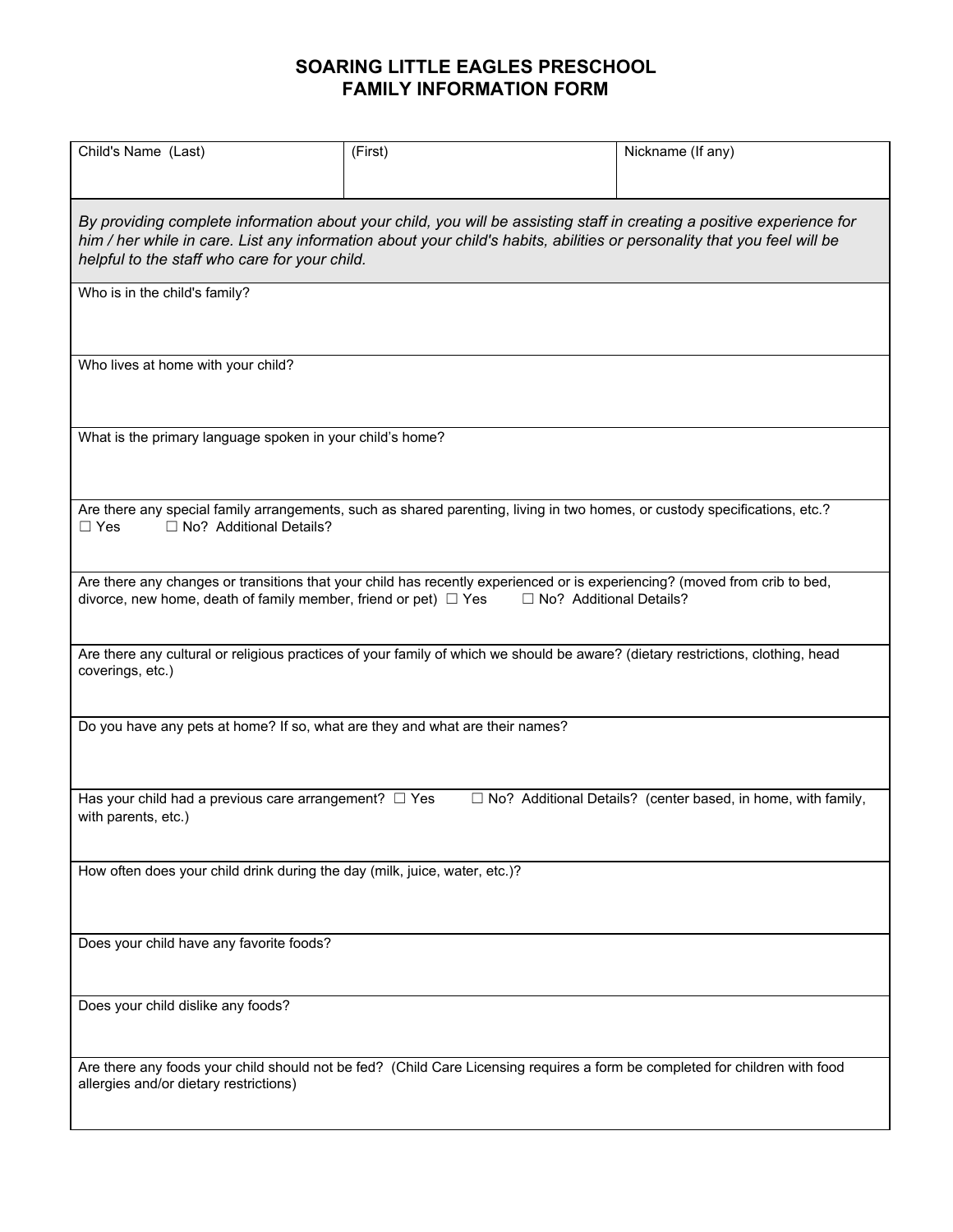Please circle all of the words that best describe your child's personality and behavior:

active, adventurous, affectionate, anxious, bossy, bright, busy, calm, cautious, cheerful, content, creative, curious, easily-angered, emotional, energetic, excitable, friendly, gives-in-easily, happy, hesitant, insecure, jealous, likes structure/routines, loud, loving, mellow, outgoing, prefers adult attention, quiet, sensitive, serious, shares-well, social, spontaneous, stubborn, tentative, other:

Are there additional personality and behavior characteristics that would be useful to know about your child?

Are there things that frighten your child? If so, how does he/she react and what do you do to comfort him/her?

What routines/actions or items do you use to comfort your child?

What causes your child to feel angry or frustrated?

What methods do you use to respond to your child's negative behavior?

Does your child use any special comfort or support items that help them go to sleep? If so, what?

What is your child's mood upon waking? (happy, grouchy, clingy, slow to awaken)?

Where does your child sit at the table? (high-chair, booster seat, etc.)

Is your child toilet trained? If not, have you started the toilet training process? Please explain the process used.

Does your child need assistance when using the toilet? If so, how?

What words, gestures or signs does your child use if he/she needs to use the bathroom?